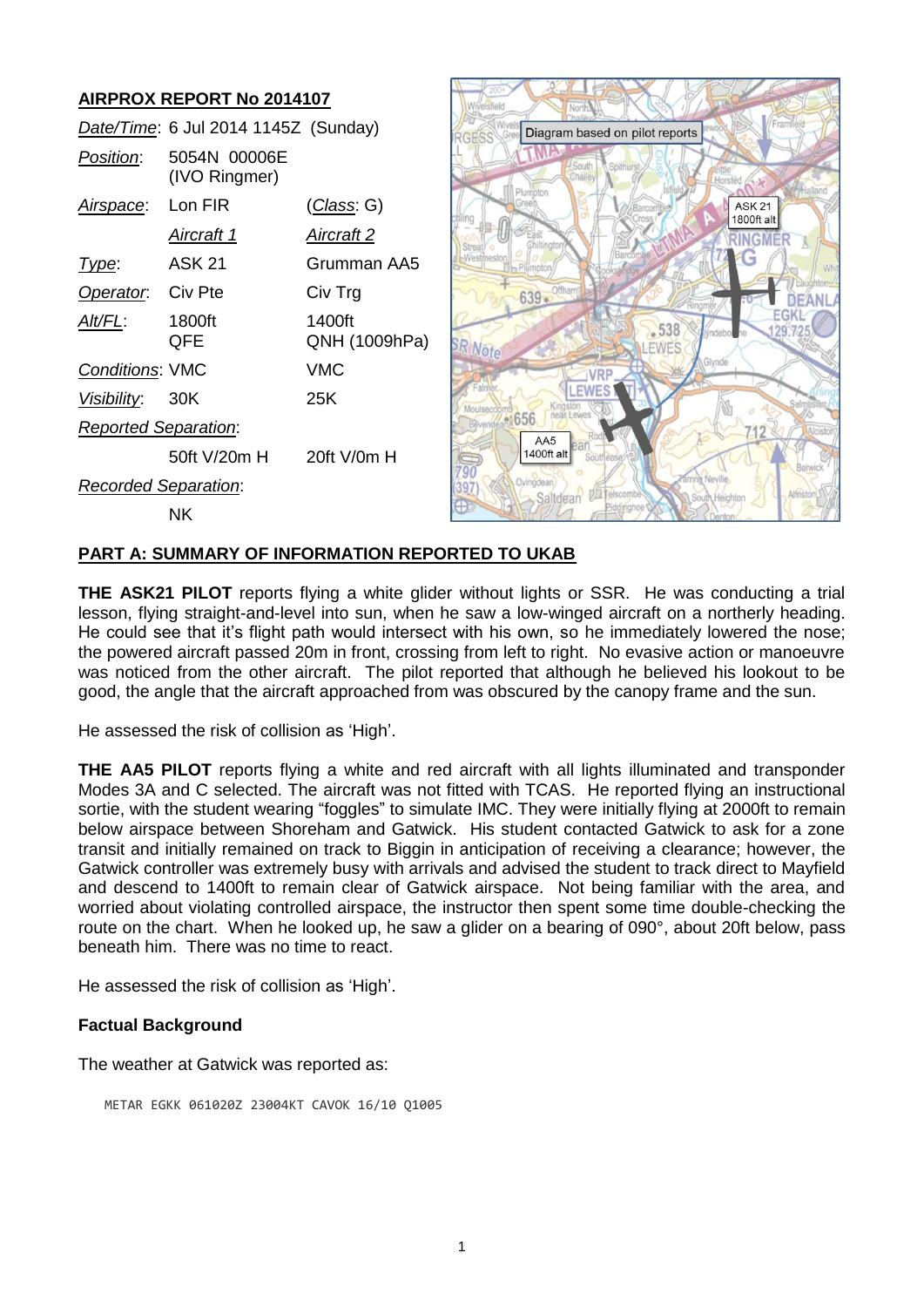## **Analysis and Investigation**

# **CAA ATSI**

As the AA5 approached a position 9nm southwest of Ringmer gliding site the SSR code of the AA5 changed from 3763 (Shoreham VFR conspicuity) to 7000. At 1141:41 the AA5 contacted Gatwick Approach requesting Zone transit. The Gatwick controller was very busy and advised the pilot to remain clear of controlled airspace (CAS). The pilot's written report indicated that he decided to route towards MAY(VOR) in the descent to 1400ft in order to remain clear of Gatwick CAS.

At 1144:18 the AA5 was 3.9nm southwest of Ringmer at an altitude of 1900ft. A radar return was shown just to the north of Ringmer but then faded from radar (figure 1). At 1146:02 the AA5 reached the reported position of the Airprox (MAY 192/7.25nm) and was shown passing 1nm southwest of Ringmer at 1700ft. No other radar returns were observed and it was not possible to show the geometry of the encounter. The AA5 continued to track north.

The Glider pilot indicated that the AA5 passed 20m ahead from left to right and he immediately lowered the nose of the Glider to avoid. The AA5 pilot indicated that after checking a chart he looked up and saw the glider pass 20ft below from right to left. Although the AA5 pilot had contacted Gatwick Approach, a service had not been agreed at the time of the Airprox and no report was made to ATC.



Figure 1 – Swanwick MRT at 1144:18

At 1146:02 the AA5 passed 1nm southwest of Ringmer gliding site (the reported position of the Airprox), indicating an altitude of 1700ft. No other radar contacts are shown in the vicinity – Figure 2.